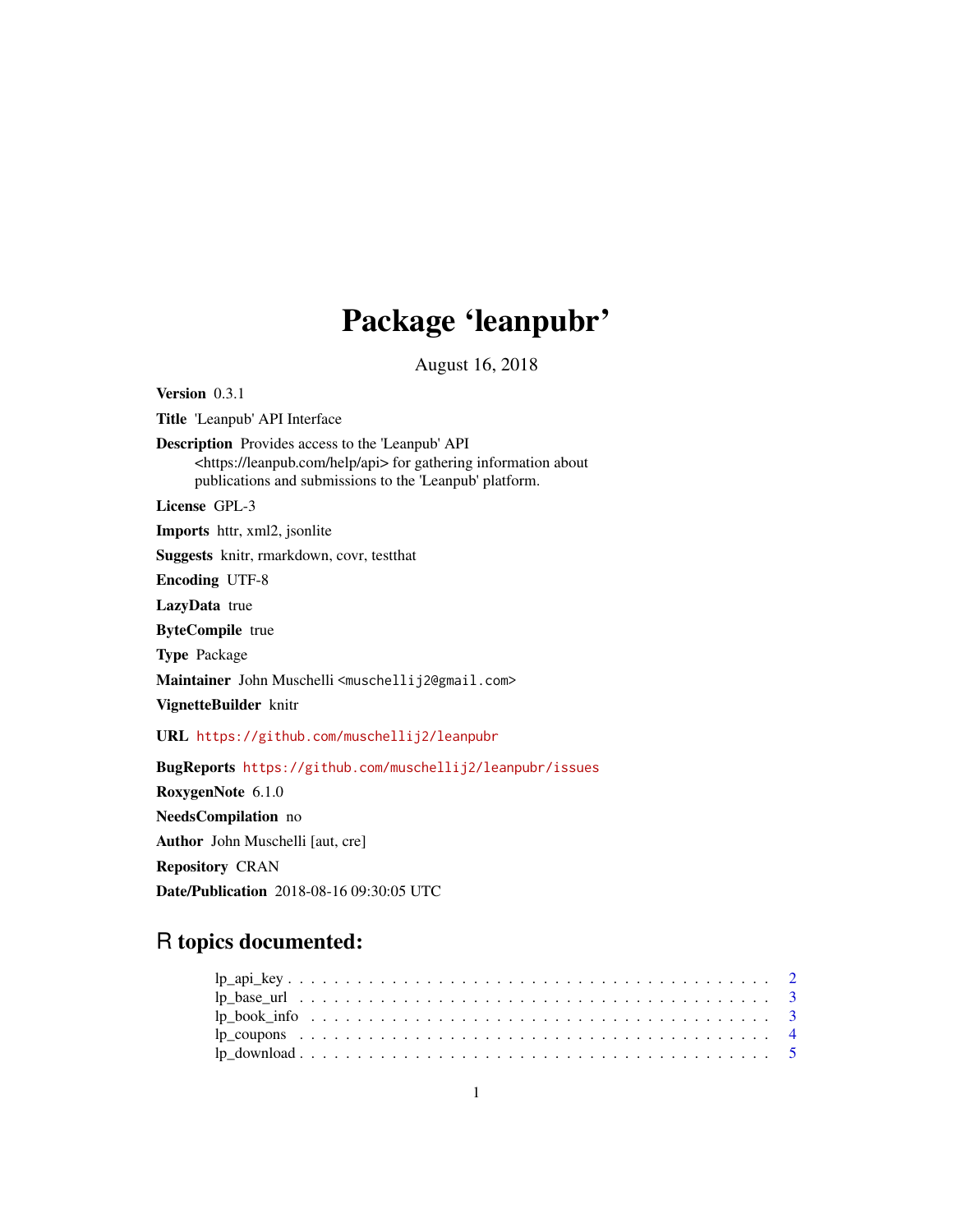<span id="page-1-0"></span>

|       | $lp\_get\_wrapper \ldots \ldots \ldots \ldots \ldots \ldots \ldots \ldots \ldots \ldots \ldots \ldots$ |  |  |  |  |  |  |  |  |  |  |  |  |  |  |  |  |  |
|-------|--------------------------------------------------------------------------------------------------------|--|--|--|--|--|--|--|--|--|--|--|--|--|--|--|--|--|
|       |                                                                                                        |  |  |  |  |  |  |  |  |  |  |  |  |  |  |  |  |  |
|       |                                                                                                        |  |  |  |  |  |  |  |  |  |  |  |  |  |  |  |  |  |
|       |                                                                                                        |  |  |  |  |  |  |  |  |  |  |  |  |  |  |  |  |  |
|       |                                                                                                        |  |  |  |  |  |  |  |  |  |  |  |  |  |  |  |  |  |
|       |                                                                                                        |  |  |  |  |  |  |  |  |  |  |  |  |  |  |  |  |  |
| Index |                                                                                                        |  |  |  |  |  |  |  |  |  |  |  |  |  |  |  |  |  |

#### <span id="page-1-1"></span>lp\_api\_key *Find API Key for Leanpub*

#### Description

Determines if Leanpub API Key is set. If not, it stops and returns an error. If so, returns the value.

#### Usage

lp\_api\_key(api\_key = NULL, error = TRUE)

lp\_have\_api\_key(api\_key = NULL)

#### Arguments

| api_key | Leanpub API key (Sys.getenv('LEANPUB_API_KEY'))  |
|---------|--------------------------------------------------|
| error   | Should the function error if $api\_key = NULL$ ? |

#### Value

Character API key

#### Note

You can either set the API key or have it accessible by api\_key = Sys.getenv('LEANPUB\_API\_KEY').

#### Examples

res = lp\_api\_key(error = FALSE) lp\_have\_api\_key()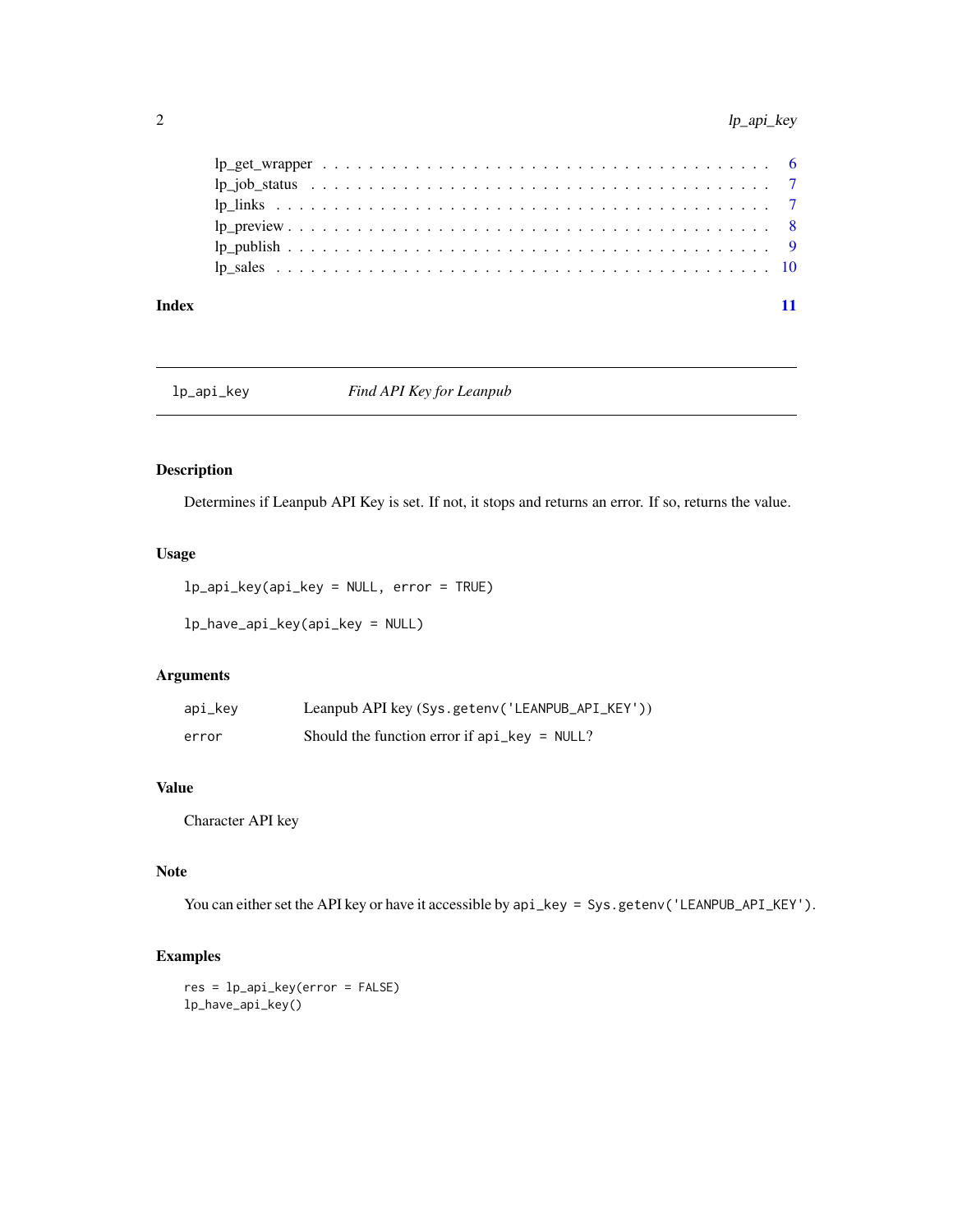<span id="page-2-1"></span><span id="page-2-0"></span>lp\_base\_url *Leanpub Base URL*

#### Description

Leanpub Base URL

#### Usage

lp\_base\_url(secure = TRUE)

#### Arguments

secure Should https be used (may be necessary)

#### Value

Character vector (length 1) of URL

#### Examples

lp\_base\_url()

lp\_book\_info *Leanpub Book Information*

#### Description

Leanpub Book Information

#### Usage

```
lp_book_info(slug, api_key = NULL, secure = TRUE, verbose = TRUE,
  ...)
```

```
lp_summary(slug, api_key = NULL, secure = TRUE, verbose = TRUE, ...)
```
#### Arguments

| slug    | slug of the project                       |
|---------|-------------------------------------------|
| api_key | API key for Leanpub, passed to 1p_api_key |
| secure  | passed to 1p_base_ur1 for https           |
| verbose | print diagnostic messages                 |
|         | additional options to pass to GET         |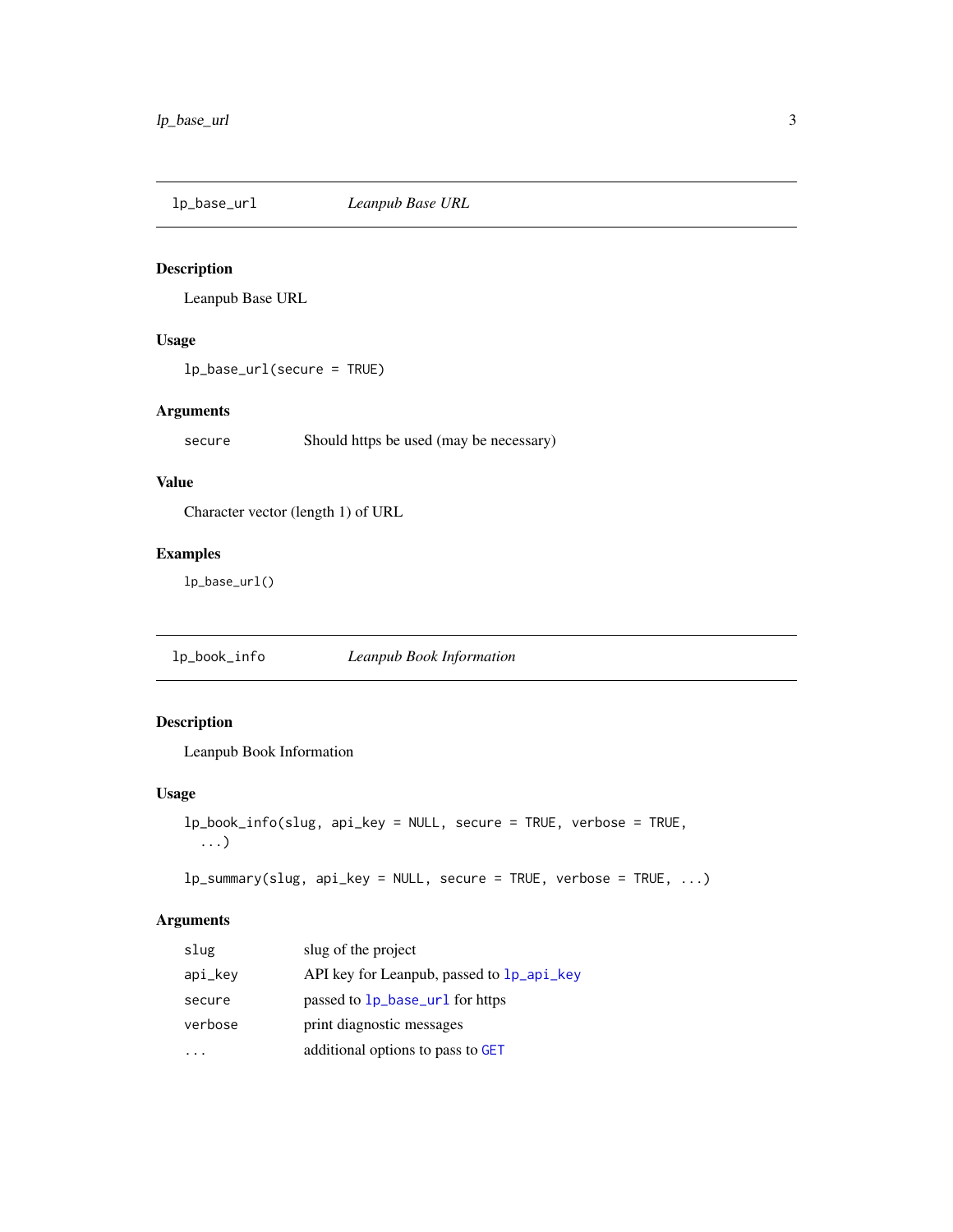#### <span id="page-3-0"></span>Value

List of the result of the [GET](#page-0-0) call and the content

#### Note

See <https://leanpub.com/help/api>

#### Examples

```
if (lp_have_api_key()) {
stat = lp_book_info(slug = "modernscientist")
}
```
lp\_coupons *Leanpub Coupons*

#### Description

Leanpub Coupons

### Usage

```
lp_coupons(slug, api_key = NULL, secure = TRUE, verbose = TRUE, ...)
```
#### Arguments

| slug    | slug of the project                       |
|---------|-------------------------------------------|
| api_key | API key for Leanpub, passed to 1p_api_key |
| secure  | passed to 1p_base_ur1 for https           |
| verbose | print diagnostic messages                 |
|         | additional options to pass to GET         |

### Value

List of the result of the [GET](#page-0-0) call and the content

#### Note

See <https://leanpub.com/help/api>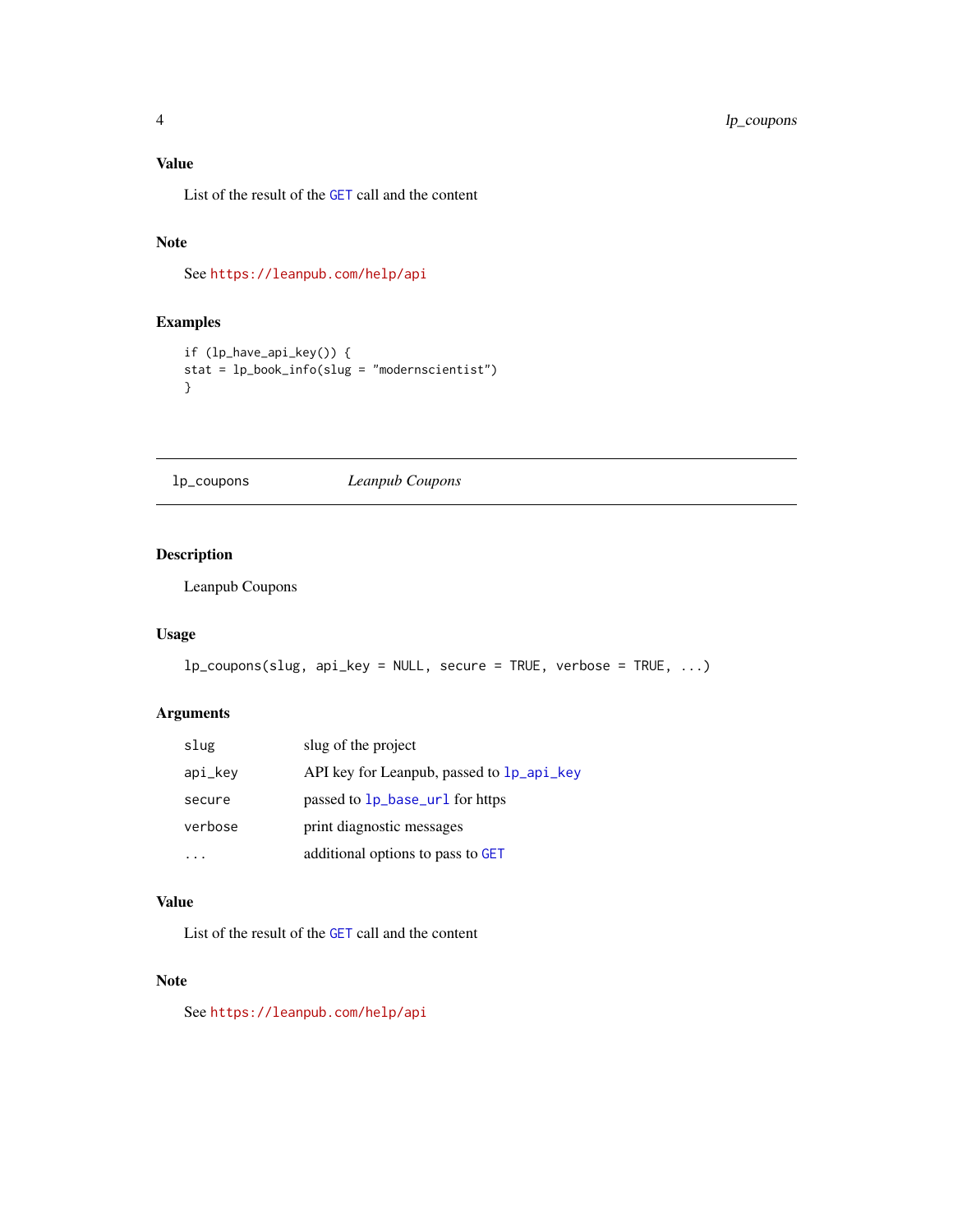<span id="page-4-0"></span>

#### Description

Leanpub Download Latest Version

#### Usage

```
lp_download(slug, format = c("pdf", "mobi", "epub"), api_key = NULL,
  secure = TRUE, verbose = TRUE, ...)
```
#### Arguments

| slug    | slug of the project                       |
|---------|-------------------------------------------|
| format  | format of the book to download            |
| api_key | API key for Leanpub, passed to 1p_api_key |
| secure  | passed to 1p_base_ur1 for https           |
| verbose | print diagnostic messages                 |
|         | additional options to pass to GET         |

#### Value

List of the result of the [GET](#page-0-0) call and the content

#### Note

See <https://leanpub.com/help/api>

```
if (lp_have_api_key()) {
slug = "biostatmethods"
res = lp_download(slug, verbose = FALSE, nonstop = TRUE, error = FALSE,
format = "mobi")
file.exists(res)
}
```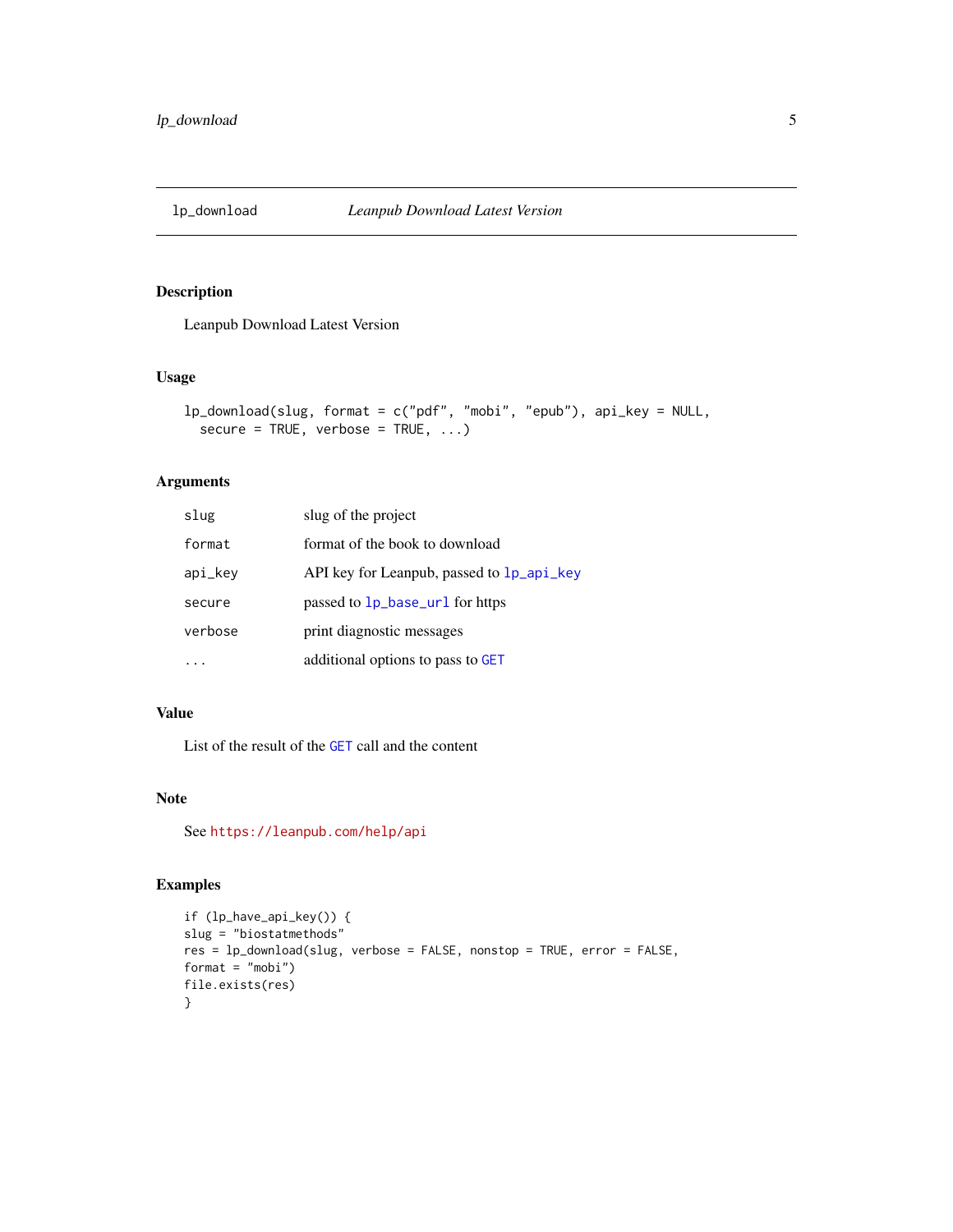<span id="page-5-0"></span>

#### Description

Leanpub Wrapper for GET/POST statements

#### Usage

```
lp_get_wrapper(slug, endpoint, api_key = NULL, secure = TRUE,
 verbose = TRUE, ...)
```

```
lp_post_wrapper(slug, endpoint, api_key = NULL, secure = TRUE,
 verbose = TRUE, ...)
```
#### Arguments

| slug     | slug of the project                       |
|----------|-------------------------------------------|
| endpoint | call to the api endpoint                  |
| api_key  | API key for Leanpub, passed to 1p_api_key |
| secure   | passed to 1p_base_ur1 for https           |
| verbose  | print diagnostic messages                 |
|          | additional options to pass to GET         |

#### Value

List of the result of the [GET](#page-0-0) call and the content

#### Note

See <https://leanpub.com/help/api>

```
if (lp_have_api_key()) {
stat = lp_get_wrapper(slug = "neuroimagingforstatisticians",
   endpoint = "/job_status", nonstop = TRUE, error = FALSE)
}
```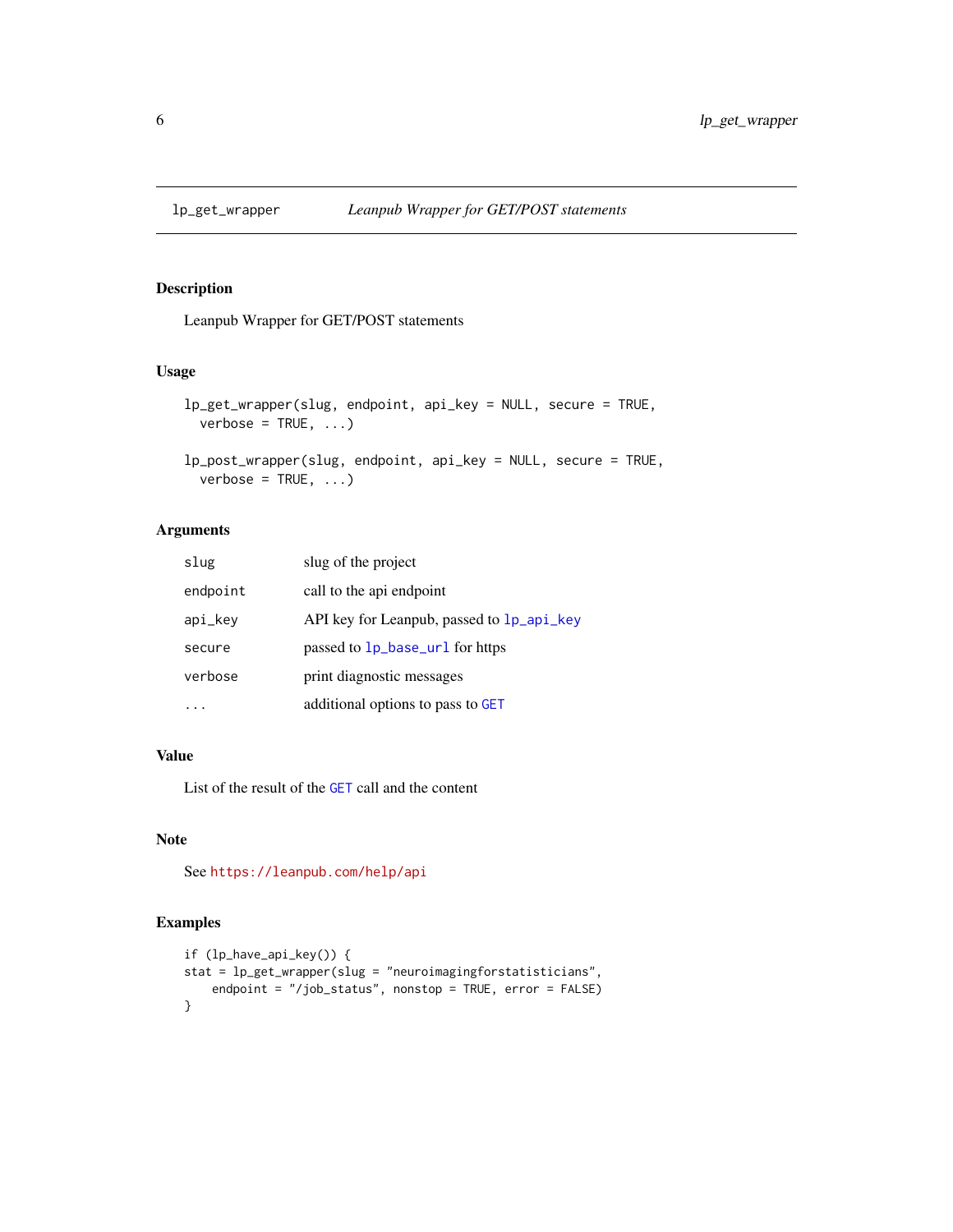<span id="page-6-0"></span>lp\_job\_status *Leanpub Job Status*

#### Description

Leanpub Job Status

#### Usage

```
lp_job_status(slug, api_key = NULL, secure = TRUE, verbose = TRUE,
  ...)
```
#### Arguments

| slug    | slug of the project                       |
|---------|-------------------------------------------|
| api_key | API key for Leanpub, passed to 1p_api_key |
| secure  | passed to 1p_base_ur1 for https           |
| verbose | print diagnostic messages                 |
|         | additional options to pass to GET         |

#### Value

List of the result of the [GET](#page-0-0) call and the content

#### Note

See <https://leanpub.com/help/api>

#### Examples

```
if (lp_have_api_key()) {
stat = lp_job_status(slug = "neuroimagingforstatisticians",
nonstop = TRUE, error = FALSE)
}
```
lp\_links *Leanpub Links*

#### Description

Leanpub Links

#### Usage

```
lp_links(slug, api_key = NULL, secure = TRUE, verbose = TRUE, ...)
```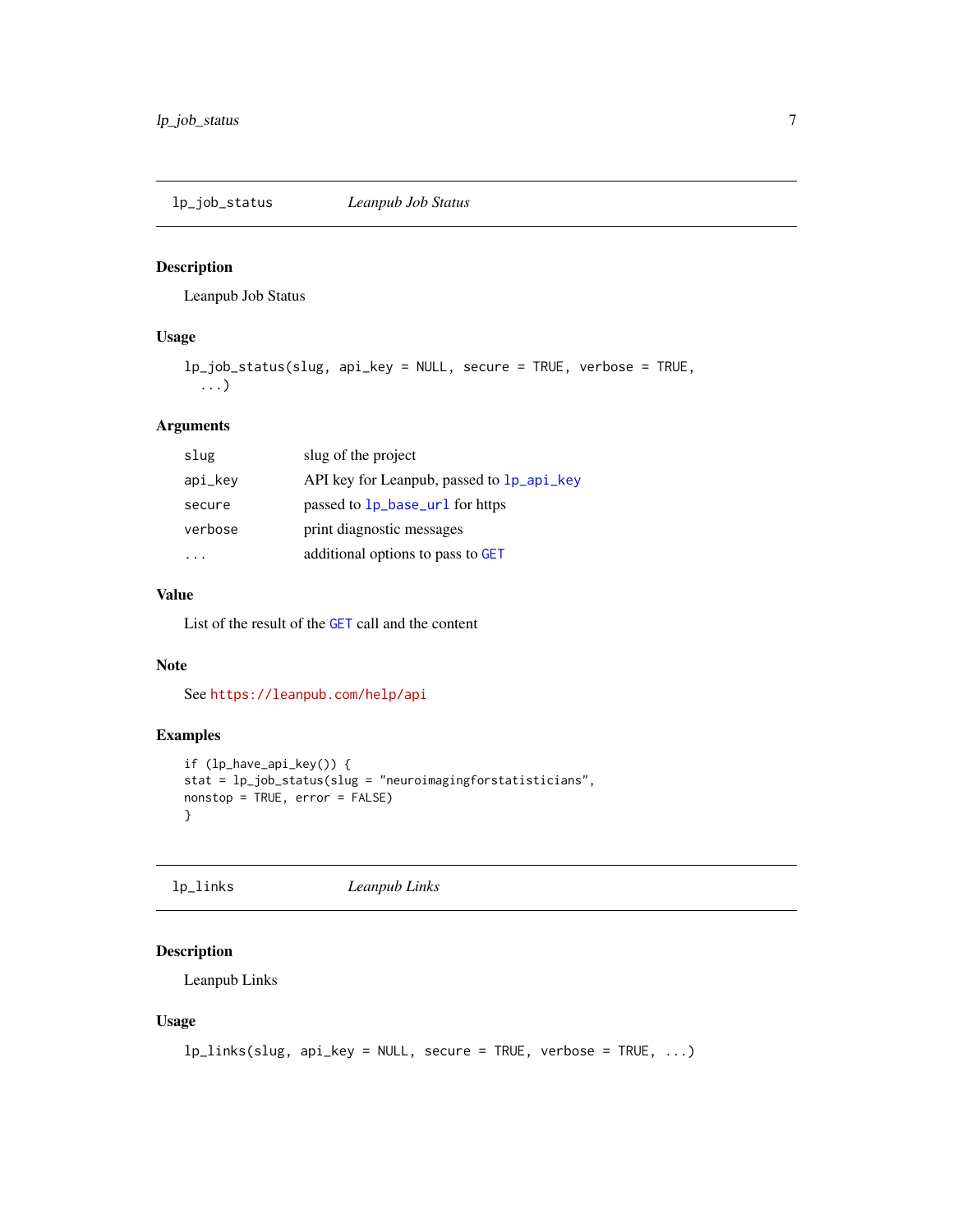#### <span id="page-7-0"></span>Arguments

| slug    | slug of the project                       |
|---------|-------------------------------------------|
| api_key | API key for Leanpub, passed to 1p_api_key |
| secure  | passed to 1p_base_ur1 for https           |
| verbose | print diagnostic messages                 |
|         | additional options to pass to GET         |

#### Value

List of URLs

#### Note

See <https://leanpub.com/help/api>

#### Examples

```
if (lp_have_api_key()) {
slug = "biostatmethods"
res = lp_links(slug, nonstop = TRUE, error = FALSE)
}
```
lp\_preview *Leanpub Preview*

### Description

Leanpub Preview

#### Usage

```
lp_preview(slug, api_key = NULL, secure = TRUE, verbose = TRUE, ...)
```
#### Arguments

| slug    | slug of the project                       |
|---------|-------------------------------------------|
| api_key | API key for Leanpub, passed to 1p_api_key |
| secure  | passed to 1p_base_ur1 for https           |
| verbose | print diagnostic messages                 |
|         | additional options to pass to GET         |

#### Value

List of the result of the [GET](#page-0-0) call and the content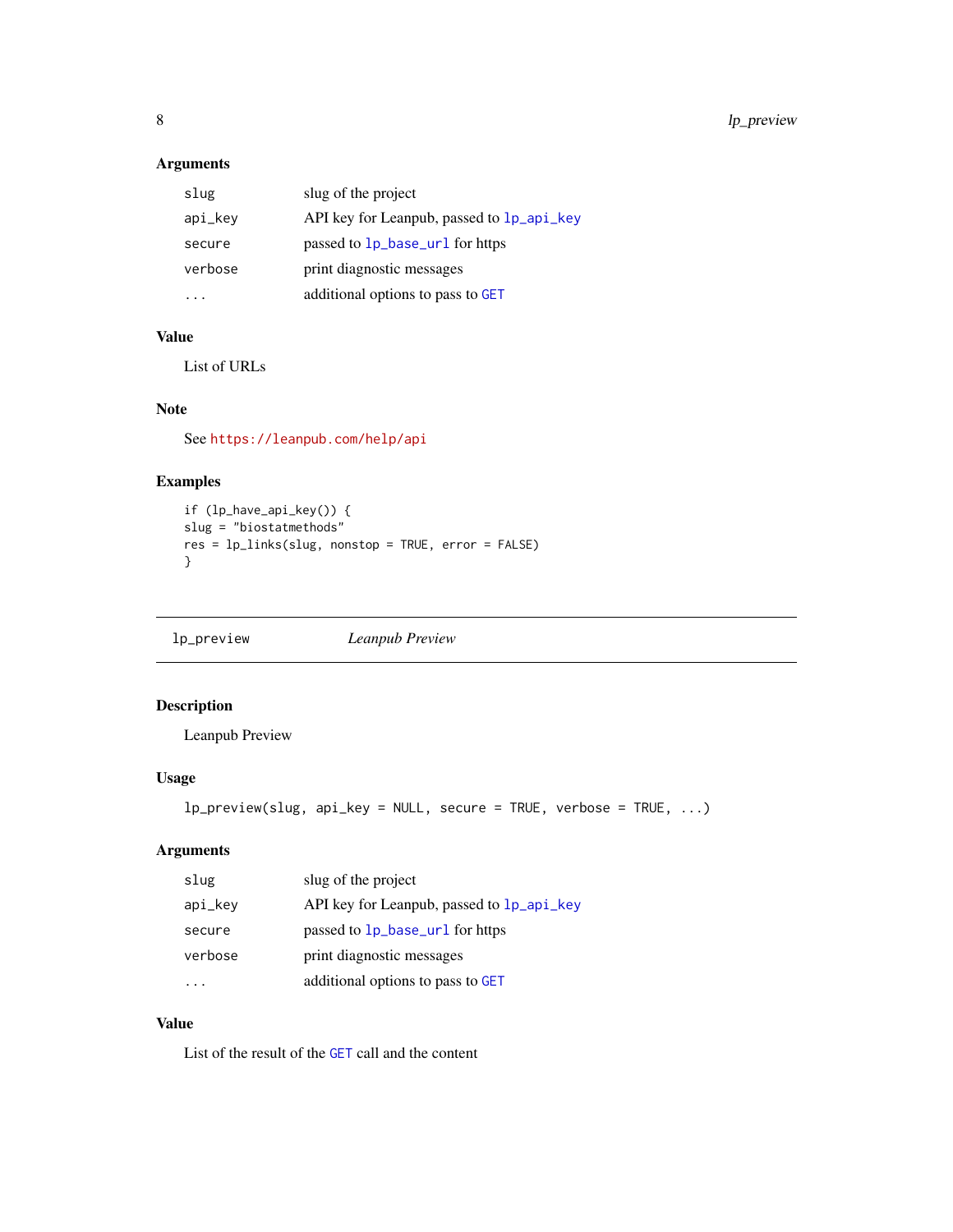#### <span id="page-8-0"></span>lp\_publish 9

#### Note

See <https://leanpub.com/help/api>

#### Examples

```
if (lp_have_api_key()) {
slug = "neuroimagingforstatisticians"
res = lp_preview(slug, nonstop = FALSE, error = FALSE)
}
```

| lp_publish | Leanpub Publish |
|------------|-----------------|
|------------|-----------------|

#### Description

Leanpub Publish

#### Usage

```
lp_publish(slug, api_key = NULL, secure = TRUE, verbose = TRUE, ...)
```
#### Arguments

| slug    | slug of the project                       |
|---------|-------------------------------------------|
| api_key | API key for Leanpub, passed to 1p_api_key |
| secure  | passed to 1p_base_ur1 for https           |
| verbose | print diagnostic messages                 |
|         | additional options to pass to GET         |

#### Value

List of the result of the [GET](#page-0-0) call and the content

#### Note

See <https://leanpub.com/help/api>

```
if (lp_have_api_key()) {
slug = "neuroimagingforstatisticians"
res = lp_publish(slug, nonstop = TRUE, error = FALSE)
}
```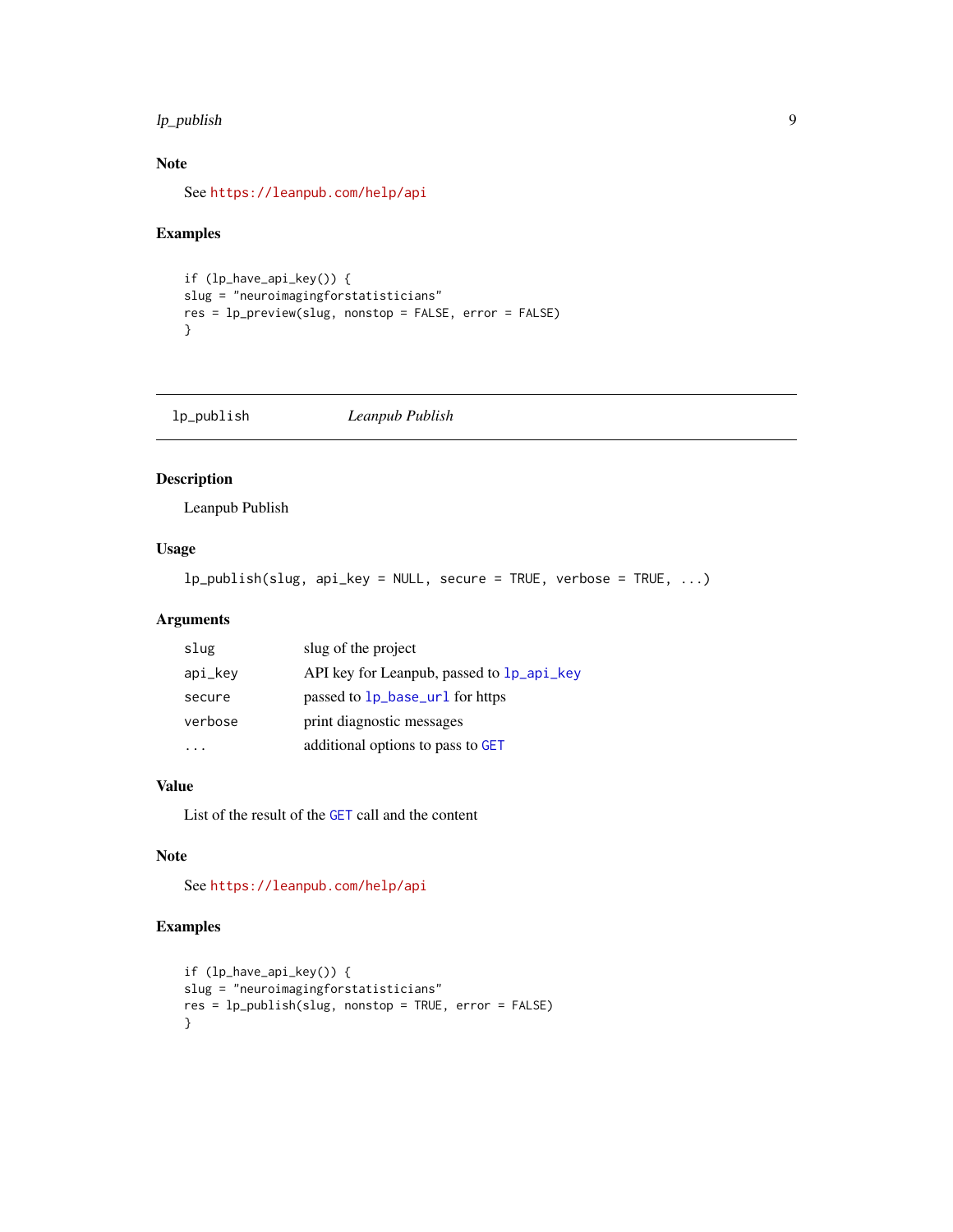<span id="page-9-0"></span>

#### Description

Leanpub Sales Information

#### Usage

```
lp_sales(slug, api_key = NULL, secure = TRUE, verbose = TRUE, ...)
lp_all_sales(slug, api_key = NULL, secure = TRUE, verbose = TRUE,
  ...)
```
#### Arguments

| slug    | slug of the project                       |
|---------|-------------------------------------------|
| api_key | API key for Leanpub, passed to 1p_api_key |
| secure  | passed to 1p_base_ur1 for https           |
| verbose | print diagnostic messages                 |
|         | additional options to pass to GET         |
|         |                                           |

#### Value

List of the result of the [GET](#page-0-0) call and the content

#### Note

See <https://leanpub.com/help/api>

```
if (lp_have_api_key()) {
lp_all_sales(slug = "biostatmethods", query = list(page=2))
}
```